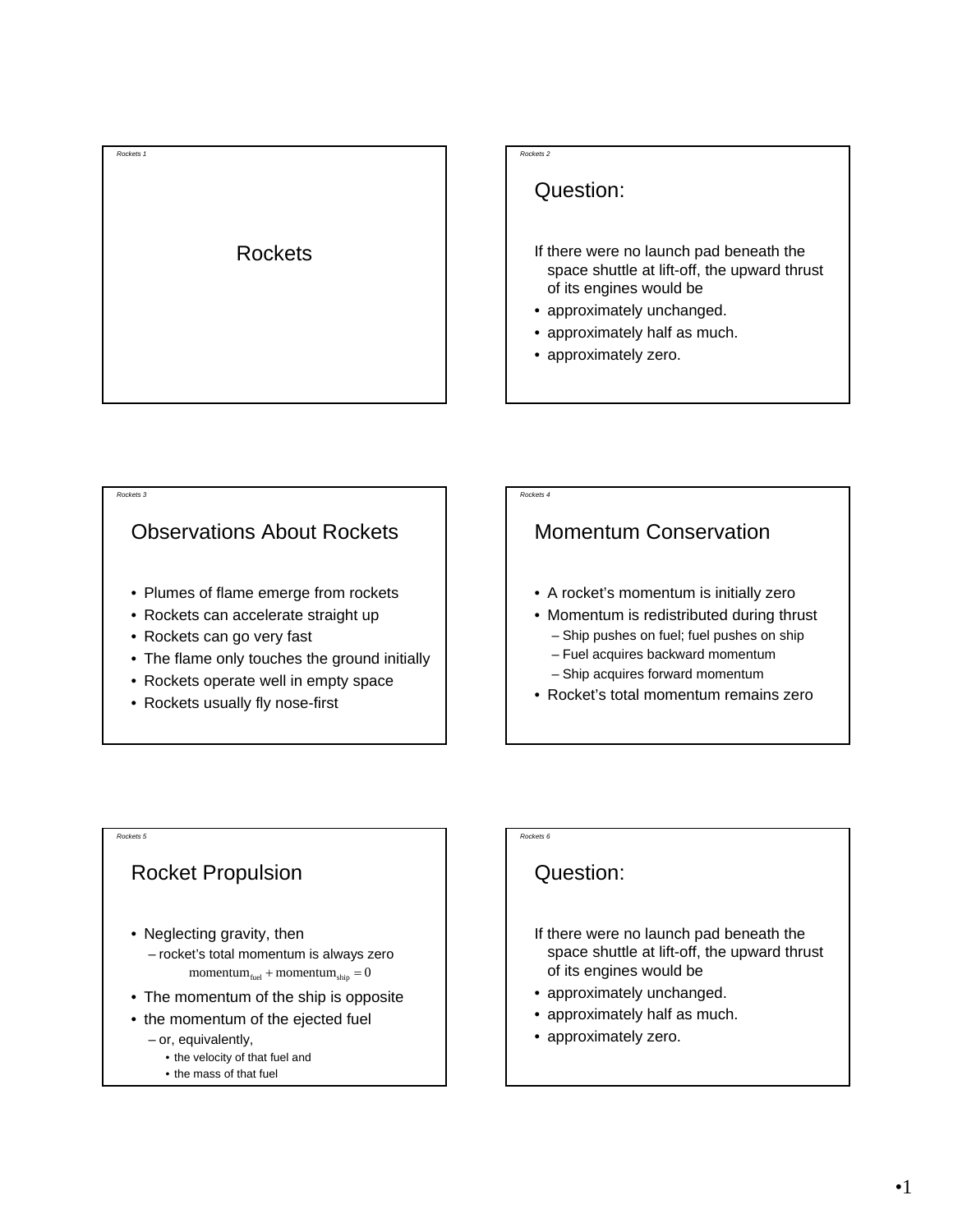







## Gravity, Part 2

*Rockets 11*

- An object's weight is only constant for small changes in height
- When its height changes significantly, the relationship is:

⋅ mass<sub>object</sub> ⋅ mass<sub>earth</sub> weight =  $\frac{\text{gravitational constant} \cdot \text{mass}_{\text{object}} \cdot \text{mass}_{\text{earth}}}{(\text{distance between centers of object and earth})^2}$ 

# *Rockets 12*

# Gravity, Part 3

- Even far above earth, an object has weight
- Astronauts and satellites have weights
	- weights are somewhat less than normal
	- weights depend on altitude
- Astronauts and satellites are in free fall